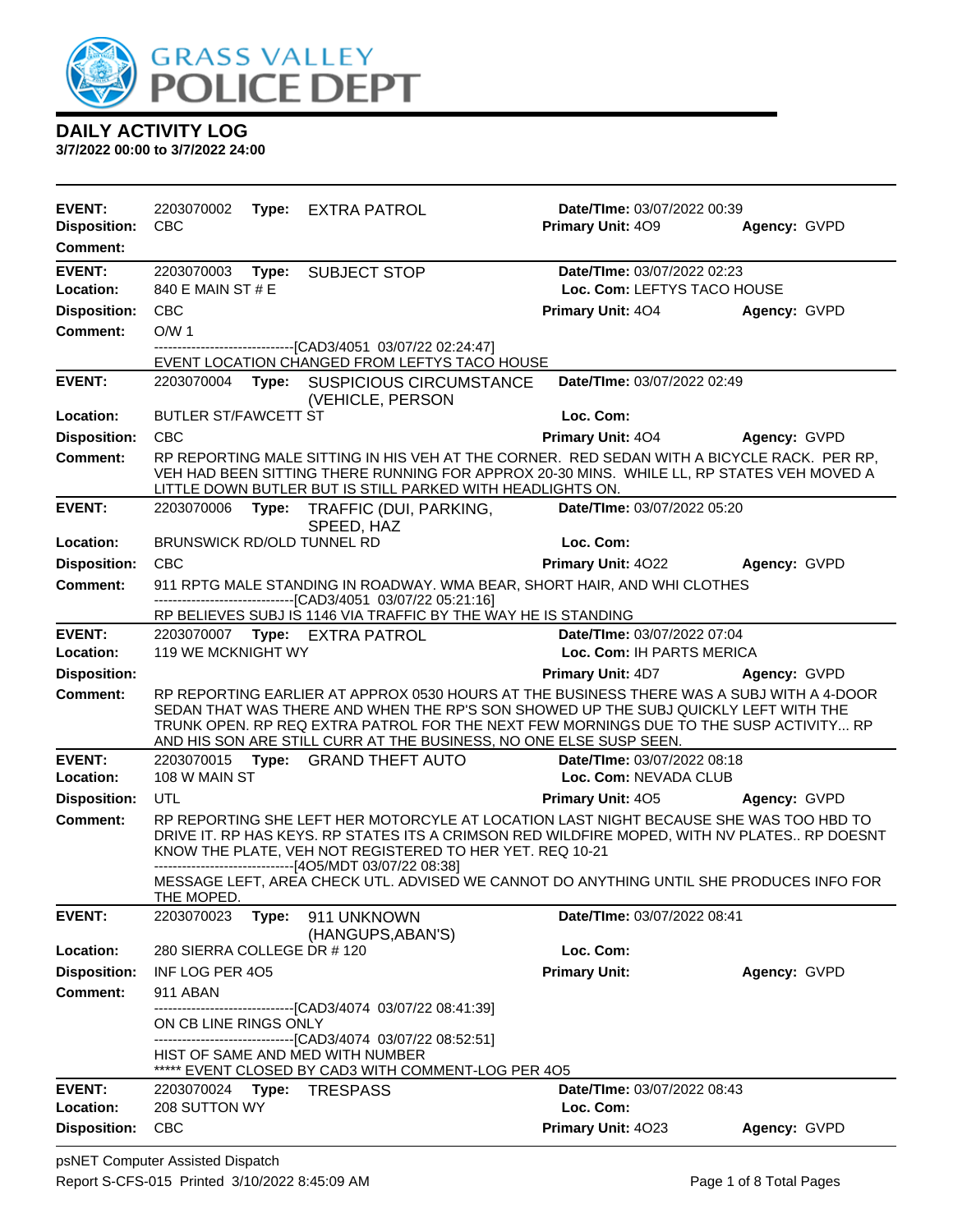

| Comment:            | SUBJ. RP CURRENTLY ON SCENE                      |       | ENCAMPMENT, REQ LE COME HAVE EVERYONE MOVE LONG.<br>------------------------------[4O23/MDT 03/07/22 09:34]                   | EMPLOYEE RPTG SEVERAL PEOPLE CAMPING ON PRIVATE PROPERTY. RP ADV THERE IS AND<br>ASSOC VEHS - WHI SUV UNK WY LP. OCC'D BY TWO AND BLOCKING THE RDWY. AT LEAST TWO OTHER      |              |
|---------------------|--------------------------------------------------|-------|-------------------------------------------------------------------------------------------------------------------------------|------------------------------------------------------------------------------------------------------------------------------------------------------------------------------|--------------|
|                     |                                                  |       |                                                                                                                               | CONTACT MADE W/PROPERTY OWNER AND ADVISED HE WANTS ALL SUBJECTS REMOVED FROM                                                                                                 |              |
|                     |                                                  |       |                                                                                                                               | PROPERTY. OWNER ADDITIONALLY WILL BE PROVIDING A NO TRESPASS LETTER TO GVPD. CURRENTLY<br>THE CAMP IS ABANDONED AND THE OWNER HAS BEEN GIVEN PERMISSION TO DISPOSE OF IT AND |              |
|                     |                                                  |       | REMOVE IT FROM THEIR PROPERTY. CBC                                                                                            |                                                                                                                                                                              |              |
| <b>EVENT:</b>       | 2203070026                                       |       | Type: 911 UNKNOWN                                                                                                             | Date/TIme: 03/07/2022 08:52                                                                                                                                                  |              |
| Location:           | 155 GLASSON WY                                   |       | (HANGUPS, ABAN'S)                                                                                                             | Loc. Com: SIERRA NEVADA MEMORIAL<br><b>HOSPITAL</b>                                                                                                                          |              |
| <b>Disposition:</b> | INF LOG PER 405                                  |       |                                                                                                                               | <b>Primary Unit:</b>                                                                                                                                                         | Agency: GVPD |
| Comment:            |                                                  |       | ABANDON, ON CALL BACK "NUMBER HAS BEEN DISCONNECTED"<br>EVENT CLOSED BY CAD3 WITH COMMENT-LOG PER 4O5                         |                                                                                                                                                                              |              |
| <b>EVENT:</b>       | 2203070028                                       | Type: | <b>FOLLOWUP</b>                                                                                                               | Date/TIme: 03/07/2022 09:09                                                                                                                                                  |              |
| Location:           | 118 CARPENTER ST                                 |       |                                                                                                                               | Loc. Com:                                                                                                                                                                    |              |
| <b>Disposition:</b> | <b>CBC</b>                                       |       |                                                                                                                               | Primary Unit: 4021                                                                                                                                                           | Agency: GVPD |
| <b>Comment:</b>     |                                                  |       | RP REQ 10-21 REF EVENT 2201120146<br>RP ADV HE KNOWS WHERE BOTH OF THE ITEMS ARE                                              |                                                                                                                                                                              |              |
| <b>EVENT:</b>       | 2203070031                                       | Type: | 911 UNKNOWN<br>(HANGUPS, ABAN'S)                                                                                              | Date/TIme: 03/07/2022 09:22                                                                                                                                                  |              |
| Location:           | 1005 SUTTON WY                                   |       |                                                                                                                               | Loc. Com: CVS                                                                                                                                                                |              |
| <b>Disposition:</b> | <b>HBD</b>                                       |       |                                                                                                                               | <b>Primary Unit:</b>                                                                                                                                                         | Agency: GVPD |
| Comment:            | 911 ACCIDENTAL, C4<br>***** EVENT CLOSED BY CAD3 |       |                                                                                                                               |                                                                                                                                                                              |              |
| <b>EVENT:</b>       | 2203070036                                       |       | Type: 911 UNKNOWN<br>(HANGUPS, ABAN'S)                                                                                        | Date/TIme: 03/07/2022 09:37                                                                                                                                                  |              |
| Location:           |                                                  |       | 49 RAMP STATE/ALLISON RANCH RD                                                                                                | Loc. Com:                                                                                                                                                                    |              |
| <b>Disposition:</b> | <b>HBD</b>                                       |       |                                                                                                                               | <b>Primary Unit:</b>                                                                                                                                                         | Agency: GVPD |
| <b>Comment:</b>     | 911 ABAN                                         |       |                                                                                                                               |                                                                                                                                                                              |              |
|                     |                                                  |       | -------------------------------[CAD3/4074 03/07/22 09:38:15]<br>--------------------------------[CAD3/4074_03/07/22_09:38:21] | EVENT LOCATION CHANGED FROM LAT: 39.20055400 LONG: -121.056772 GRASS VALLEY                                                                                                  |              |
|                     | ON CB RP ADV C4<br>***** EVENT CLOSED BY CAD3    |       |                                                                                                                               |                                                                                                                                                                              |              |
| <b>EVENT:</b>       | 2203070039                                       |       | Type: 911 UNKNOWN<br>(HANGUPS, ABAN'S)                                                                                        | Date/TIme: 03/07/2022 09:57                                                                                                                                                  |              |
| Location:           | 201 EA MAIN ST                                   |       |                                                                                                                               | Loc. Com:                                                                                                                                                                    |              |
| <b>Disposition:</b> | <b>HBD</b>                                       |       |                                                                                                                               | <b>Primary Unit:</b>                                                                                                                                                         | Agency: GVPD |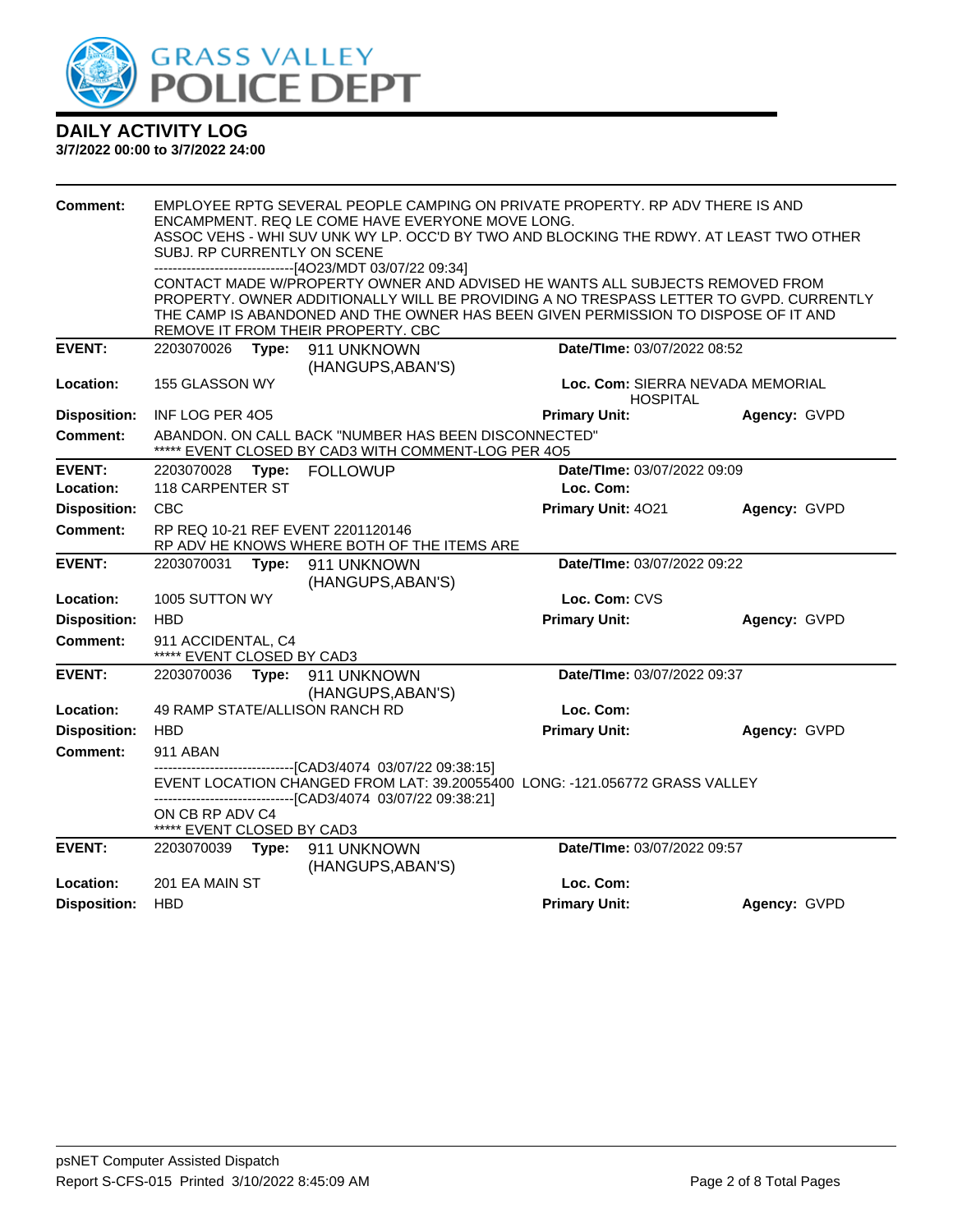

| <b>Comment:</b>                  | 911 THAT WAS VERY DIFFICULT TO UNDERSTAND, IT SOUNDED INITIALLY LIKE HE WAS REQ AN AMULANCE<br>FOR SOMEONE "THAT WAS VERY SICK" AND THEN THE RP SAID TO "SEND THE COPS" UNK WHAT IS<br>GOING ON, DISPATCH ASKED IF THERE WAS ANYONE ELSE AROUND THAT THEY COULD TALK TO AND THE<br><b>RP DISCONNECTED</b> |                                                                      |              |
|----------------------------------|-----------------------------------------------------------------------------------------------------------------------------------------------------------------------------------------------------------------------------------------------------------------------------------------------------------|----------------------------------------------------------------------|--------------|
|                                  | ---------------------------------[CAD2/3973 03/07/22 09:58:19]<br>DISPATCH MADE LANDLINE CONTACT AND RP ASKED FOR SPANISH SPEAKER THEN DISCONNECTED<br>BEFORE LANGUAGE LINE WAS REACHED                                                                                                                   |                                                                      |              |
|                                  | --------------------------------[CAD2/3973 03/07/22 09:59:16]<br>DISPATCH ATTEMPTED CONTACT AGAIN AND TRASNFERRED TO LANGUAGE LINE.<br>-------------------------------[CAD2/3973 03/07/22 10:00:27]                                                                                                       |                                                                      |              |
|                                  | LANGUAGE LINE TRYING TO OBTAIN LOCATIONRP ADVISING THERE IS MALE NOT BREATHING<br>--------------------------------[CAD2/3973 03/07/22 10:00:35]                                                                                                                                                           |                                                                      |              |
|                                  | EVENT LOCATION CHANGED FROM LAT: 39.21889000 LONG: -121.059283 GRASS VALLEY                                                                                                                                                                                                                               |                                                                      |              |
|                                  | DISPATCH CAN HEAR CITY HALL ANNOUNCEMENT IN BACKGROUND. RP NOW STATING THE MALE IS NOT<br><b>MOVING</b>                                                                                                                                                                                                   |                                                                      |              |
|                                  | -------------------------------[CAD2/3973 03/07/22 10:01:27]<br>RP STATES ITS NEAR THE BUS STOP NEAR ROBINSONS.<br>-------------------------------[CAD2/3973 03/07/22 10:02:34]                                                                                                                           |                                                                      |              |
|                                  | 1039 CALFIRE<br>-------------------------------[CAD1/4116 03/07/22 10:03:09]                                                                                                                                                                                                                              |                                                                      |              |
|                                  | ADDITIONAL RP RPTNG MALE HAVING A HARD TIME BREATHING, APPEARS TO BE IN AND OUT OF<br>CONSCIOUSNESS, XFR TO CALFIRE<br>***** EVENT CLOSED BY CAD1                                                                                                                                                         |                                                                      |              |
| <b>EVENT:</b>                    | 2203070041 Type: VANDALISM                                                                                                                                                                                                                                                                                | Date/TIme: 03/07/2022 10:06                                          |              |
| Location:<br><b>Disposition:</b> | 905 WE MAIN ST # 1<br><b>RPT</b>                                                                                                                                                                                                                                                                          | Loc. Com:<br><b>Primary Unit: 405</b>                                | Agency: GVPD |
| Case No:                         | G2200584                                                                                                                                                                                                                                                                                                  |                                                                      |              |
| <b>Comment:</b>                  | RP REP SOMEONE JUST THREW A ROCK THREW THE RP'S FRONT WINDOW PER RP THE SUSP IS NOW<br>INSIDE THE RESIDENCE. RPS VEH IS 2006 RUST ORANGE COLOR CHRYSLER VAN<br>-------------------------------[CAD2/3973 03/07/22 10:07:47]<br>EVENT LOCATION CHANGED FROM 905 WE MAIN ST GV                              |                                                                      |              |
|                                  | -------------------------------[CAD1/4116 03/07/22 10:17:47]<br>ISSUED CASE# G2200584 FOR AGENCY GVPD by UNIT 4O5                                                                                                                                                                                         |                                                                      |              |
| <b>EVENT:</b>                    | 2203070054 Type: VEHICLE STOP                                                                                                                                                                                                                                                                             | Date/TIme: 03/07/2022 11:22                                          |              |
| Location:                        | 49/20 RAMP STATE/SO AUBURN ST                                                                                                                                                                                                                                                                             | Loc. Com: SB                                                         |              |
| <b>Disposition:</b>              | <b>WA</b>                                                                                                                                                                                                                                                                                                 | <b>Primary Unit: 405</b>                                             | Agency: GVPD |
| <b>Comment:</b>                  | License: 8MDM204<br>-------------------------------[CAD1/4116 03/07/22 11:23:20]                                                                                                                                                                                                                          |                                                                      |              |
|                                  | EVENT LOCATION CHANGED FROM SB 49 OFF/S AUBURN                                                                                                                                                                                                                                                            |                                                                      |              |
| <b>EVENT:</b><br>Location:       | 2203070057    Type: TRESPASS<br>616 SUTTON WY                                                                                                                                                                                                                                                             | Date/TIme: 03/07/2022 11:31<br>Loc. Com: GRASS VALLEY GROCERY OUTLET |              |
| <b>Disposition:</b>              | CBC ADMONISHED FOR 602, MOVING ALONG                                                                                                                                                                                                                                                                      | Primary Unit: 4023                                                   | Agency: GVPD |
| <b>Comment:</b>                  | GOLD COUNTRY SECURITY RPTG SUBJ PANHANDLING. ONGOING ISSUE AND REFUSING TO LEAVE.                                                                                                                                                                                                                         |                                                                      |              |
|                                  | WMA LSW BLU/RED HAT, DRK BLU JACKET, BLU JEANS                                                                                                                                                                                                                                                            |                                                                      |              |
| <b>EVENT:</b>                    | 2203070062<br>Type:<br><b>SUBJECT STOP</b>                                                                                                                                                                                                                                                                | Date/TIme: 03/07/2022 12:04                                          |              |
| Location:                        | <b>GATES PLACE</b>                                                                                                                                                                                                                                                                                        | Loc. Com:                                                            |              |
| <b>Disposition:</b>              | CBC 98T                                                                                                                                                                                                                                                                                                   | Primary Unit: 4023                                                   | Agency: GVPD |
| <b>Comment:</b>                  | WAVED DOWN BY 1                                                                                                                                                                                                                                                                                           |                                                                      |              |
| <b>EVENT:</b>                    | 2203070070<br>Type:<br><b>SUSPICIOUS CIRCUMSTANCE</b><br>(VEHICLE, PERSON                                                                                                                                                                                                                                 | Date/TIme: 03/07/2022 12:22                                          |              |
| Location:                        | RIDGE RD/SLATE CREEK RD                                                                                                                                                                                                                                                                                   | Loc. Com:                                                            |              |
| <b>Disposition:</b>              | CBC                                                                                                                                                                                                                                                                                                       | Primary Unit: 405                                                    | Agency: GVPD |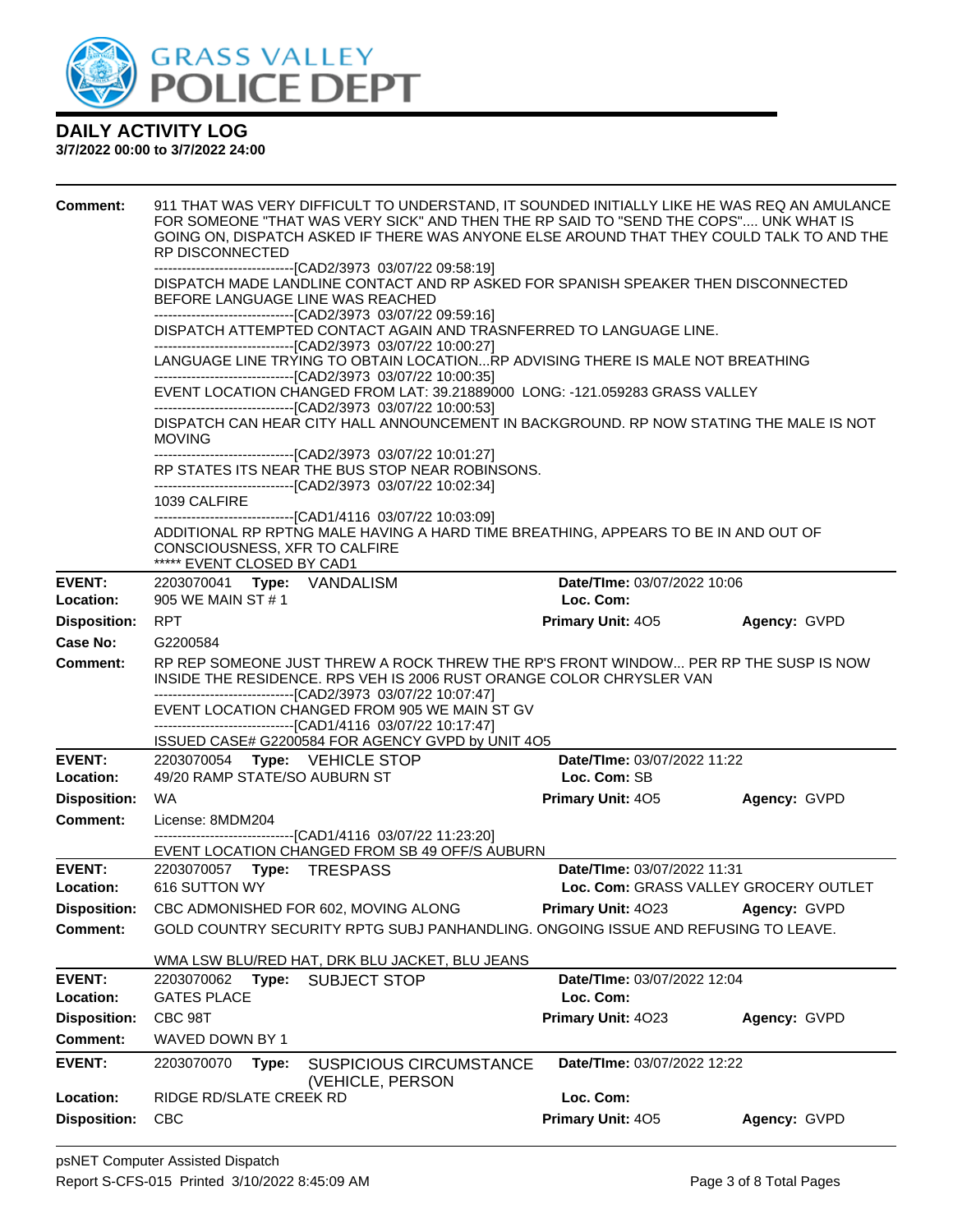

### **3/7/2022 00:00 to 3/7/2022 24:00**

| Comment:            | SEEN.                      |       | WEEK AND HAS A BBQ IN FRONT OF IT. RP BELIEVES IT DOESN'T BELONG THERE, NEG ASSOC SUBJ'S<br>------------------------------[4O5/MDT 03/07/22 12:31]                                                                                   |                             | RP STATES THAT HE RUNS IN THE AREA IN THE MORNING AND NEAR THE CONTRUCTION SITE THERE IS A<br>LATE MODEL BLU SCHOOL BUS // CA PLATE // 8BVU995 THAT HAS BEEN THERE FOR A LITTLE LESS THAN A |
|---------------------|----------------------------|-------|--------------------------------------------------------------------------------------------------------------------------------------------------------------------------------------------------------------------------------------|-----------------------------|---------------------------------------------------------------------------------------------------------------------------------------------------------------------------------------------|
|                     |                            |       | PER 2203020181 THEY CAN BE THERE, 10-39 TO RP. CBC.                                                                                                                                                                                  |                             |                                                                                                                                                                                             |
| <b>EVENT:</b>       |                            |       | 2203070078 Type: DISTURBANCE (NOISE,<br>MUSIC, VERBAL, BARKI                                                                                                                                                                         | Date/TIme: 03/07/2022 12:53 |                                                                                                                                                                                             |
| Location:           | 972 SUTTON WY #177         |       |                                                                                                                                                                                                                                      |                             | Loc. Com: BEST WESTERN 530 273 1393                                                                                                                                                         |
| <b>Disposition:</b> | ARA CHARGES IN COMMENTS    |       |                                                                                                                                                                                                                                      | Primary Unit: 4023          | Agency: GVPD                                                                                                                                                                                |
| Case No:            | G2200585                   |       |                                                                                                                                                                                                                                      |                             |                                                                                                                                                                                             |
| <b>Comment:</b>     |                            |       | RP RPTNG GUEST REFUSING TO LEAVE, RP STATES POSS UNDER THE INFLUENCE OF UNK. RP STATES<br>SUBJ IS IN THE ROOM NAKED IN THE BED AND HAS A SMALL DOG.<br>-------------------------------[CAD3/4074 03/07/22 14:05:29]                  |                             |                                                                                                                                                                                             |
|                     |                            |       | ISSUED CASE# G2200585 FOR AGENCY GVPD by UNIT 4O23                                                                                                                                                                                   |                             |                                                                                                                                                                                             |
|                     |                            |       | ------------------------------[4O23/MDT 03/07/22 14:23]                                                                                                                                                                              |                             |                                                                                                                                                                                             |
| <b>EVENT:</b>       |                            |       | BOOKED FOR: 11550HS, 148(A)PC, & 4060BP<br>2203070081 Type: 911 UNKNOWN                                                                                                                                                              | Date/TIme: 03/07/2022 13:07 |                                                                                                                                                                                             |
|                     |                            |       | (HANGUPS, ABAN'S)                                                                                                                                                                                                                    |                             |                                                                                                                                                                                             |
| Location:           |                            |       | LAT: 39.22754800 LONG: -121.068316                                                                                                                                                                                                   | Loc. Com:                   |                                                                                                                                                                                             |
| <b>Disposition:</b> | <b>HBD</b>                 |       |                                                                                                                                                                                                                                      | <b>Primary Unit:</b>        | Agency: GVPD                                                                                                                                                                                |
| <b>Comment:</b>     | ***** EVENT CLOSED BY CAD2 |       | RP ADVISED ACCIDENTAL MISDIAL AND C4                                                                                                                                                                                                 |                             |                                                                                                                                                                                             |
| <b>EVENT:</b>       | 2203070103                 |       | Type: ANIMALS (ABUSE, LOOSE,<br>FOUND, INJURED)                                                                                                                                                                                      | Date/TIme: 03/07/2022 14:28 |                                                                                                                                                                                             |
| Location:           | 1711 EA MAIN ST            |       |                                                                                                                                                                                                                                      | 2251                        | Loc. Com: HUMPTY DUMPTY KITCHEN 530 272                                                                                                                                                     |
| <b>Disposition:</b> | CBC OWNER INVEH W/DOG C4   |       |                                                                                                                                                                                                                                      | <b>Primary Unit: 4Z32</b>   | Agency: GVPD                                                                                                                                                                                |
| <b>Comment:</b>     |                            |       | RP RPTNG DOG LEFT IN A HOT CAR, RP STATES BEEN THERE AT LEAST AN HOUR AND A HALF, DOG<br>APPEARS TO BE IN DISTRESS. GRY TOYOTA TRUCK 2DR WITH CAMPER SHELL LP 14TADF<br>-------------------------------[CAD3/4074 03/07/22 14:29:05] |                             |                                                                                                                                                                                             |
|                     | 4Z32 ADV                   |       |                                                                                                                                                                                                                                      |                             |                                                                                                                                                                                             |
| <b>EVENT:</b>       | 2203070104                 | Type: | SUSPICIOUS CIRCUMSTANCE<br>(VEHICLE, PERSON                                                                                                                                                                                          | Date/TIme: 03/07/2022 14:28 |                                                                                                                                                                                             |
| Location:           | 10609 ALTA ST              |       |                                                                                                                                                                                                                                      | Loc. Com: MAUTINO PARK      |                                                                                                                                                                                             |
| <b>Disposition:</b> | <b>CBC COOPERATIVE</b>     |       |                                                                                                                                                                                                                                      | Primary Unit: 4K19          | Agency: GVPD                                                                                                                                                                                |
| <b>Comment:</b>     |                            |       | POSS DONG HS EXCHANGES/// SUBJS ARE 2 WMA'S IN BAGGY CLOTHES NEG WEAPONS SEEN<br>-------------------------------[CAD2/3973_03/07/22_14:29:41]                                                                                        |                             | RP STATES THERE IS A RED SUBARU// 5XIY779 AND SIL HONDA PARKED ACROSS THE ROAD FROM EACH<br>OTHER AND THE SUBJ'S KEEP GOING FROM THEIR VEHICLE TO THE BATHROOM AND RP THINKS THEY ARE       |
|                     |                            |       | SIMILAR TO 4FZI117 IS THE PLATE FOR THE HONDA                                                                                                                                                                                        |                             |                                                                                                                                                                                             |
|                     |                            |       | -[CAD2/3973 03/07/22 14:30:01]<br>RP STATES THAT THE SUBJ'S JUST DUMPED THE CONTENTS OF A PIPE OUT                                                                                                                                   |                             |                                                                                                                                                                                             |
| <b>EVENT:</b>       | 2203070108                 |       | Type: TRAFFIC ACCIDENT                                                                                                                                                                                                               | Date/TIme: 03/07/2022 14:43 |                                                                                                                                                                                             |
| Location:           | 212 W MAIN ST              |       |                                                                                                                                                                                                                                      | Loc. Com: HOLBROOKE HOTEL   |                                                                                                                                                                                             |
| <b>Disposition:</b> | <b>CBC</b>                 |       |                                                                                                                                                                                                                                      | Primary Unit: 4021          | Agency: GVPD                                                                                                                                                                                |
| <b>Comment:</b>     |                            |       | RP REQ 10-21 RPTNG VEH WAS 20002 ON SATURDAY<br>-------------------------------[4O21/MDT 03/07/22 14:51]                                                                                                                             |                             |                                                                                                                                                                                             |
|                     |                            |       | RP SAID SHE WOULD DO AN ONLINE REPORT                                                                                                                                                                                                |                             |                                                                                                                                                                                             |
| <b>EVENT:</b>       |                            |       | 2203070115 Type: WELFARE CHECK                                                                                                                                                                                                       | Date/TIme: 03/07/2022 15:14 |                                                                                                                                                                                             |
| Location:           | 1400 SEGSWORTH WY #8       |       |                                                                                                                                                                                                                                      | Loc. Com:                   |                                                                                                                                                                                             |
| <b>Disposition:</b> | <b>CBC</b>                 |       |                                                                                                                                                                                                                                      | Primary Unit: 4023          | Agency: GVPD                                                                                                                                                                                |
| <b>Comment:</b>     |                            |       | RP REQ WEL CHECK ON HER SISTER WHO HAS DRINKING PROBLEM. RP IS CONCERNED FOR HER<br>WELFARE AND DOESNT THINK SHE IS CARING FOR HERSELF                                                                                               |                             |                                                                                                                                                                                             |

psNET Computer Assisted Dispatch Report S-CFS-015 Printed 3/10/2022 8:45:09 AM Page 4 of 8 Total Pages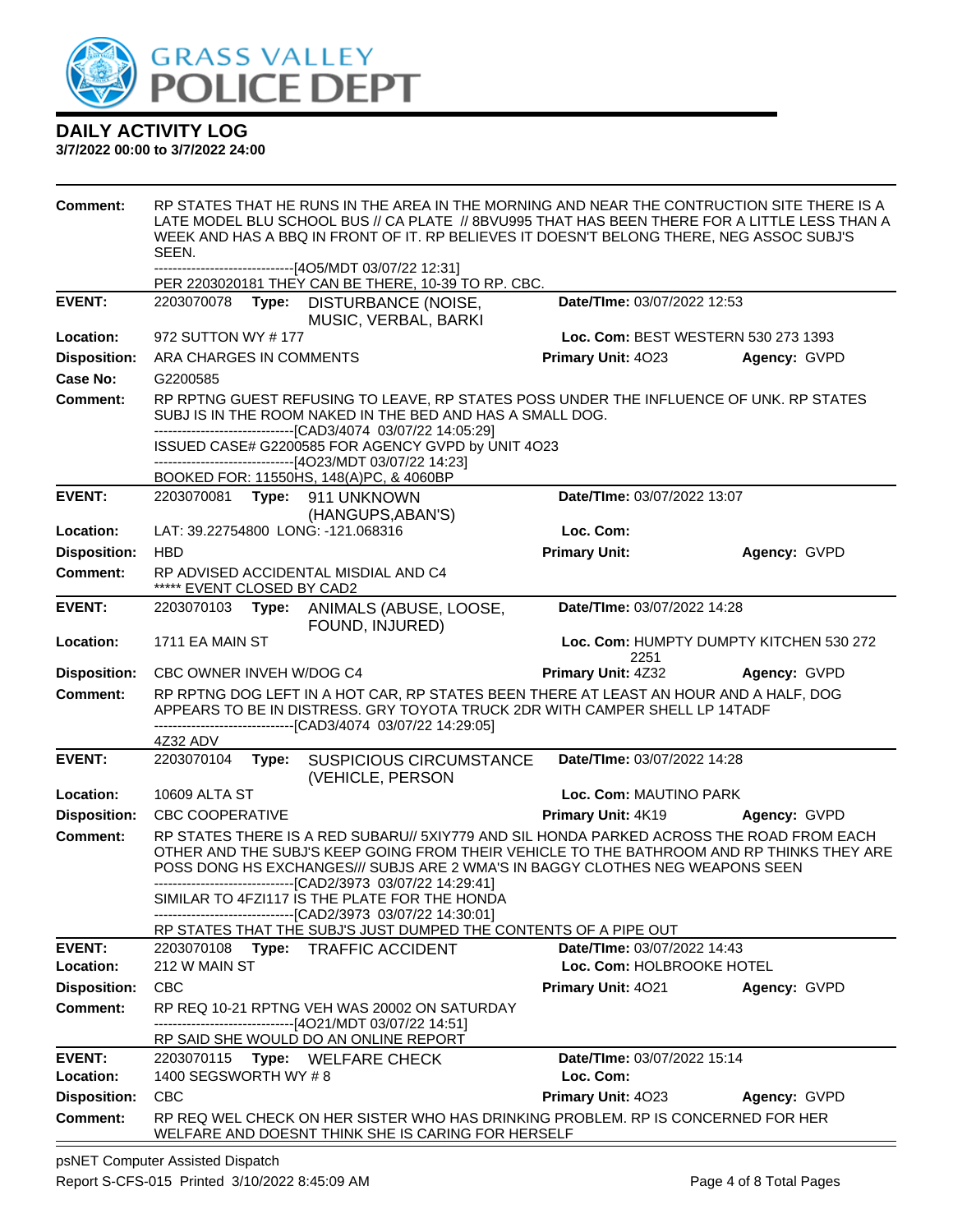

| <b>EVENT:</b><br>Location: | 120 YUBA RIVER CT     |       | 2203070121 Type: PROPERTY LOST OR FOUND                                                                                                                                                                                                                                                                                              | Date/TIme: 03/07/2022 15:49<br>Loc. Com: TRACTOR SUPPLY |              |
|----------------------------|-----------------------|-------|--------------------------------------------------------------------------------------------------------------------------------------------------------------------------------------------------------------------------------------------------------------------------------------------------------------------------------------|---------------------------------------------------------|--------------|
| <b>Disposition:</b>        | <b>CBC</b>            |       |                                                                                                                                                                                                                                                                                                                                      | Primary Unit: 4021                                      | Agency: GVPD |
| <b>Comment:</b>            |                       |       | RP REQ CTC AT GVPD TO REPORT LOST PASSPORT<br>------------------------------[4O21/MDT 03/07/22 16:06]                                                                                                                                                                                                                                |                                                         |              |
|                            |                       |       | REPORTED LOST PASSPORT SOMEWHERE IN THE FIELD BETWEEN GATES PLACE AND TRACTOR SUPPLY<br>ON SUNDAY OR MONDAY. UKNOWN WHEN HE LOST IT. CFS PROVIDED FOR DOCUMENTATION                                                                                                                                                                  |                                                         |              |
| <b>EVENT:</b>              | 2203070122 Type:      |       | DISTURBANCE (NOISE,<br>MUSIC, VERBAL, BARKI                                                                                                                                                                                                                                                                                          | Date/TIme: 03/07/2022 15:54                             |              |
| Location:                  | 841 OLD TUNNEL RD #18 |       |                                                                                                                                                                                                                                                                                                                                      | Loc. Com:                                               |              |
| <b>Disposition:</b>        | CBC 98M               |       |                                                                                                                                                                                                                                                                                                                                      | Primary Unit: 4K19                                      | Agency: GVPD |
| Comment:                   | SEPARATED             |       | 911 RPTNG FEMALE NEIGHBOR THREW ALL THINGS OFF RPS BOOKCASE ON TO THE GROUND, PARTIES                                                                                                                                                                                                                                                |                                                         |              |
|                            | 4023 ADV              |       | ------------------[CAD3/4074_03/07/22 16:04:52]                                                                                                                                                                                                                                                                                      |                                                         |              |
|                            |                       |       | ------------------------------[4K19/MDT 03/07/22 16:31]                                                                                                                                                                                                                                                                              |                                                         |              |
|                            | <b>NUMBER</b>         |       | 21 CONTACT MADE WITH RP WHO ADVISED THERE WAS NO DAMAGE TO HER PROPERTY BUT NOTICED A<br>PAINT CHIP OFF THE WALL. UNKNOWN IF DAMAGE WAS FROM SU OR NOT. RP PROVIDED W/ EVENT                                                                                                                                                         |                                                         |              |
| <b>EVENT:</b>              | 2203070126            | Type: | <b>CITIZEN ASSIST (CIVIL</b><br>STANDBY'S, LOCKOUT                                                                                                                                                                                                                                                                                   | Date/TIme: 03/07/2022 16:11                             |              |
| Location:                  | 1262 SUTTON WY        |       |                                                                                                                                                                                                                                                                                                                                      | Loc. Com: HOSPITALITY HOUSE 530 271 7144                |              |
| <b>Disposition:</b>        | <b>CBC</b>            |       |                                                                                                                                                                                                                                                                                                                                      | Primary Unit: 4K19                                      | Agency: GVPD |
| <b>Comment:</b>            | <b>CLEARANCE X1</b>   |       |                                                                                                                                                                                                                                                                                                                                      |                                                         |              |
| <b>EVENT:</b>              | 2203070129            | Type: | DISTURBANCE (NOISE,<br>MUSIC, VERBAL, BARKI                                                                                                                                                                                                                                                                                          | Date/TIme: 03/07/2022 16:22                             |              |
| Location:                  | 295 JOERSCHKE DR # 5  |       |                                                                                                                                                                                                                                                                                                                                      | Loc. Com: ON PLAYGROUND                                 |              |
| <b>Disposition:</b>        |                       |       |                                                                                                                                                                                                                                                                                                                                      | <b>Primary Unit: 4D7 Agency: GVPD</b>                   |              |
| <b>Comment:</b>            |                       |       | RP REQ 10-21 REF FORMER TENANTS OF APARTMENT COMPLEX WERE HARASSING RPS SON ON THE<br>PLAYGROUND, RP STATES EARLIER SUBJS WERE "DING DONG DITCHING" RPS HOUSE. RP STATES<br>ONGOING ISSUE WITH THESE SUBJECTS<br>------------------------------[4D7/MDT 03/07/22 16:38]                                                              |                                                         |              |
|                            | ORDER. CBC.           |       | RP WAS ADVISED TO SPEAK TO APARTMENT MANAGER AS JUVENILE CAUSING ISSUE ON PLAYFROUND<br>WAS A GUEST OF ANOTHER TENANT. SHE STATED SHE WAS INTENDING TO OBTAIN A RESTRAINING                                                                                                                                                          |                                                         |              |
| <b>EVENT:</b>              | 2203070130            |       | Type: TRESPASS                                                                                                                                                                                                                                                                                                                       | Date/TIme: 03/07/2022 16:25                             |              |
| Location:                  | 1031 SUTTON WY        |       |                                                                                                                                                                                                                                                                                                                                      | Loc. Com: CIGARETTES CHEAPER                            |              |
| <b>Disposition:</b>        | WA                    |       |                                                                                                                                                                                                                                                                                                                                      | <b>Primary Unit: 4023</b>                               | Agency: GVPD |
| Comment:                   |                       |       | REPORTING TRANSIENT MALE IFO BUSINESS AND REFUSING TO LEAVE, WMA// RN HOODIE// KHAKI PANTS//<br>BRO SHOES  NEG WEAPONS SEEN                                                                                                                                                                                                          |                                                         |              |
| <b>EVENT:</b>              | 2203070132            | Type: | THEFT (GRAND, PETTY, FROM<br><b>MERCHANT)</b>                                                                                                                                                                                                                                                                                        | Date/TIme: 03/07/2022 16:30                             |              |
| Location:                  | 988 PLAZA DR          |       |                                                                                                                                                                                                                                                                                                                                      | Loc. Com: MARGARITAS RESTAURANT                         |              |
| <b>Disposition:</b>        |                       |       | UTL BUSINESS WANTED SUBJ 602'D                                                                                                                                                                                                                                                                                                       | Primary Unit: 4K19                                      | Agency: GVPD |
| <b>Comment:</b>            |                       |       | MALE SUBJ CAME IN, ORDERED A BEER AND DRANK IT AND THEN TOOK OFF, WHEN CONFRONTED BY<br>BARTENEDER THE SUBJ STATED HE DIDNT HAVE ANY MONEY AND TOOK OFF OUT THE FRONT OF THE<br>RESTAURANT ON FOOT TWDS FLYERS WMA// THICK DARK RED BEARD// BLU BASEBALL CAP//BRO/TAN<br>SWEATER AND BLU JEANS NEG WEAPONS SEENSUBJ LAST SEEN 15 AGO |                                                         |              |
| <b>EVENT:</b>              | 2203070134            | Type: | <b>RESTRAINING ORDERS (TRO.</b><br>OAH, CUSTODY, C                                                                                                                                                                                                                                                                                   | Date/TIme: 03/07/2022 16:37                             |              |
| Location:                  | 159 LUCAS LN          |       |                                                                                                                                                                                                                                                                                                                                      | Loc. Com:                                               |              |
| <b>Disposition:</b>        | CBC 98M               |       |                                                                                                                                                                                                                                                                                                                                      | Primary Unit: 4D7                                       | Agency: GVPD |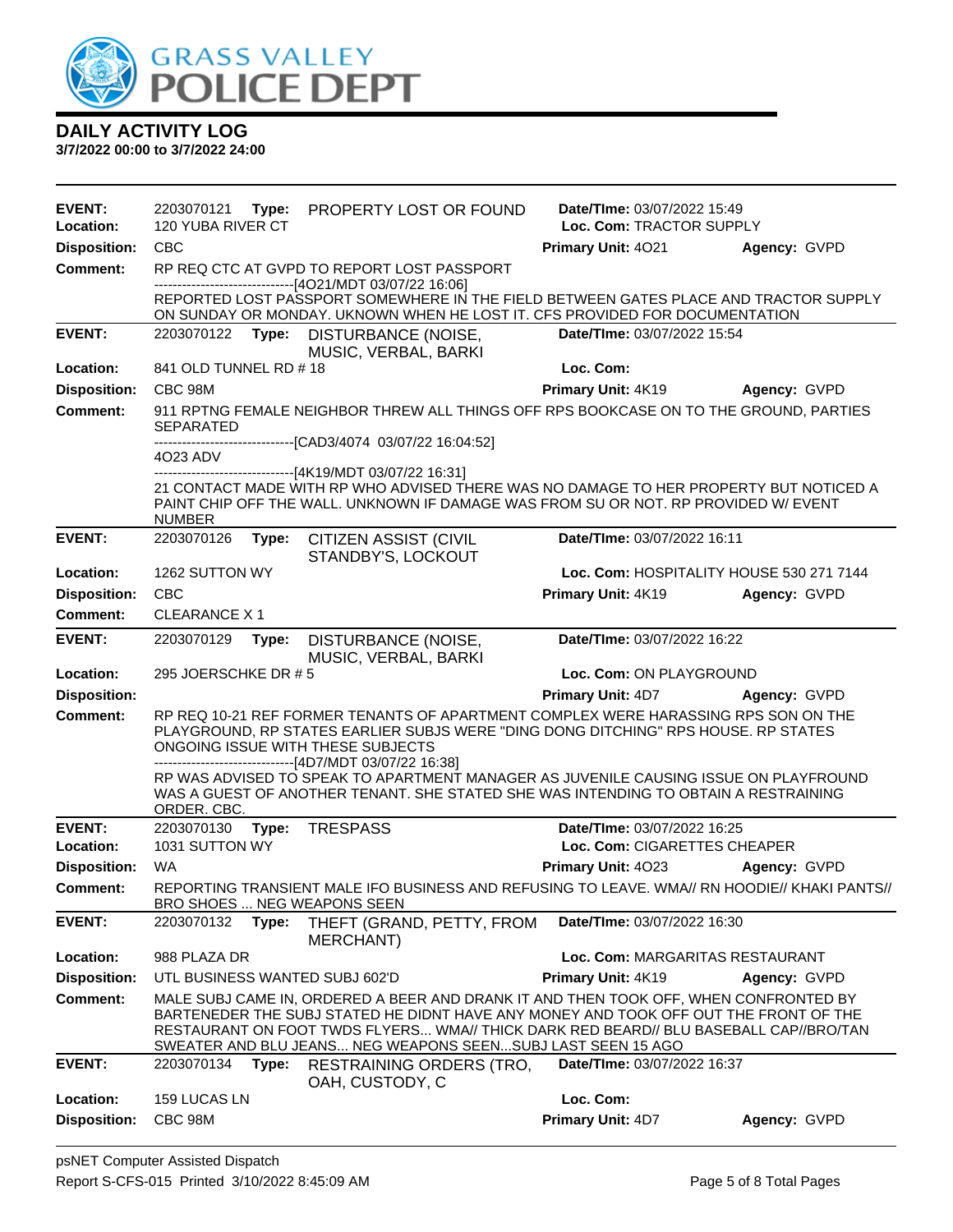

| <b>Comment:</b>                  |                              |       | 911 RP STATES EX IS VIOLATING RESTRAINING ORDER, TOLD RP HE IS COMING TO RPS HOUSE<br>TOMORROW MORNING. RP REQ LE COME TO HER HOUSE, WHEN DISPATCH WAS INQUIRING FOR<br>ADDITIONAL INFORMATION, RP BECAME UNCOOPERATIVE AND REFUSED ANSWER QUESTIONS, USING<br>FOUL LANGUAGE TOWARD DISPATCHER, AND DISCONNECTED.<br>------------------------------[4D7/MDT 03/07/22 17:03]                                                                                                                                          |                                    |                                                          |
|----------------------------------|------------------------------|-------|----------------------------------------------------------------------------------------------------------------------------------------------------------------------------------------------------------------------------------------------------------------------------------------------------------------------------------------------------------------------------------------------------------------------------------------------------------------------------------------------------------------------|------------------------------------|----------------------------------------------------------|
|                                  |                              |       | RP HAS A TRO WHICH HAS NOT BEEN SERVED. SHE WAS ADVISED THAT IF HE CAME TO HER HOUSE, NOT<br>TO ANSWER THE DOOR AND TO CALL L.E. SO THAT HE CAN BE SERVED WITH THE TRO                                                                                                                                                                                                                                                                                                                                               |                                    |                                                          |
| <b>EVENT:</b>                    |                              |       | 2203070142 Type: SUSPICIOUS CIRCUMSTANCE Date/Time: 03/07/2022 17:48<br>(VEHICLE, PERSON                                                                                                                                                                                                                                                                                                                                                                                                                             |                                    |                                                          |
| Location:                        | 451 E MAIN ST                |       |                                                                                                                                                                                                                                                                                                                                                                                                                                                                                                                      | Loc. Com: CHEVRON                  |                                                          |
| <b>Disposition:</b>              | ARA                          |       |                                                                                                                                                                                                                                                                                                                                                                                                                                                                                                                      | Primary Unit: 4023                 | Agency: GVPD                                             |
| <b>Case No:</b>                  | G2200586                     |       |                                                                                                                                                                                                                                                                                                                                                                                                                                                                                                                      |                                    |                                                          |
| Comment:                         |                              |       | 911 REPORTING A MALE SUBJ HAS GONE INSIDE THE RESTROOM AND WAS MAKING WEIRD SOUNDS, RP<br>HAS TRIED KNOCKING ON THE DOOR AND THE SUBJ WONT ANSWER THE DOOR, RP CONCERNED<br>SOMETHING IS GOING ON, STATES IT SOUNDS LIKE SUBJ IS BREAKING ITEMS<br>-------------------------------[CAD3/4074 03/07/22 18:22:22]<br>ISSUED CASE# G2200586 FOR AGENCY GVPD by UNIT 4O23<br>------------------------------[4O23/MDT 03/07/22 18:32]                                                                                     |                                    |                                                          |
| <b>EVENT:</b>                    |                              |       | BOOKED FOR: 11550HS & 1203.2 PC                                                                                                                                                                                                                                                                                                                                                                                                                                                                                      |                                    |                                                          |
|                                  |                              |       | 2203070144 Type: THEFT (GRAND, PETTY, FROM Date/Time: 03/07/2022 17:55<br><b>MERCHANT)</b>                                                                                                                                                                                                                                                                                                                                                                                                                           |                                    |                                                          |
| Location:                        | 2075 NEVADA CITY HY          |       |                                                                                                                                                                                                                                                                                                                                                                                                                                                                                                                      | Loc. Com: LUMBERJACKS 530 477 8900 |                                                          |
| <b>Disposition:</b>              | <b>UTL</b>                   |       |                                                                                                                                                                                                                                                                                                                                                                                                                                                                                                                      | <b>Primary Unit: 405</b>           | Agency: GVPD                                             |
| Comment:                         | <b>SPIRIT HOUSE</b>          |       | RP REPORTING MALE SUBJ JUST CAME IN AND ATE AND LEFT WITHOUT PAYING, RP WENT OUTSIDE TO<br>ASK IF HE WAS GOING TO PAY AND HE SAID HE CANNOT AFFORD IT WMA// BASEBALL JACKET// TAN<br>CARHART JACKET// RED BEARD "WHICH HAS MOST OF HIS FOOD IN IT" SUBJ LAST SEEN WALKING TWDS                                                                                                                                                                                                                                       |                                    |                                                          |
|                                  | 405 ADV                      |       | --------------------------------[CAD3/4074 03/07/22 17:59:25]                                                                                                                                                                                                                                                                                                                                                                                                                                                        |                                    |                                                          |
| <b>EVENT:</b>                    |                              |       | 2203070147 Type: TRAFFIC ACCIDENT                                                                                                                                                                                                                                                                                                                                                                                                                                                                                    | Date/TIme: 03/07/2022 18:14        |                                                          |
| Location:                        | 129 W MCKNIGHT WY            |       |                                                                                                                                                                                                                                                                                                                                                                                                                                                                                                                      | Loc. Com: SPD                      |                                                          |
| <b>Disposition:</b>              | <b>CBC</b>                   |       |                                                                                                                                                                                                                                                                                                                                                                                                                                                                                                                      | <b>Primary Unit: 4K19</b>          | Agency: GVPD                                             |
| <b>Comment:</b>                  |                              |       | RP REQ 10-21 REF TC THAT OCCURED EARLIER TODAY IN THE PARKING LOT. RP STATES PARTIES DID<br>EXCHANGE INFO BUT SHE WOULD STILL LIKE TO SPEAK TO OFFICER                                                                                                                                                                                                                                                                                                                                                               |                                    |                                                          |
| <b>EVENT:</b>                    |                              |       | 2203070148 Type: WELFARE CHECK                                                                                                                                                                                                                                                                                                                                                                                                                                                                                       | Date/TIme: 03/07/2022 18:19        |                                                          |
| <b>Location:</b>                 | 210 N AUBURN ST # 9020       |       |                                                                                                                                                                                                                                                                                                                                                                                                                                                                                                                      |                                    | Loc. Com: GRASS VALLEY COURTYARD SUITES                  |
| <b>Disposition:</b>              | <b>EVICTIN</b>               |       | CBC SUBJ APOLOGIZED. MANAGEMENT POSS                                                                                                                                                                                                                                                                                                                                                                                                                                                                                 | <b>Primary Unit: 405</b>           | Agency: GVPD                                             |
| Comment:                         |                              |       | 911 ELDERLY MALE STATING "I HAVE A PROBLEM" WHEN DISPATCH ASKED IF HE NEEDED MEDICAL OR LAW<br>ENFORCEMENT THE RP STATED "EVERYTIME I AM IN THE BATHROOM AND I SEE OPRAH WINFREY NUDE I<br>GET A HARD ON. CAN YOU HELP ME?" DISPATCH ASKED AGAIN IF HE WOULD LIKE LAW ENFORCMENT OR<br>MEDICAL FOR HIS ISSUE AND RP DISCONNECTED.<br>--------------------------------[CAD2/3973 03/07/22 18:20:48]<br>EVENT LOCATION CHANGED FROM 210 N AUBURN ST GV<br>-------------------------------[CAD2/3973 03/07/22 18:22:27] |                                    |                                                          |
|                                  |                              |       | DISPATCH MADE LANDLINE CONTACT WITH FRONT DESK STAFF, THEY ADVISED THEY WERE ALSO ON THE<br>LINE AND HEARD THE CALL AND PROVIDED THE ROOM NUMBER AND NAME. RP STATES SHE DOESNT FEEL<br>COMFORTABLE GOING TO THE ROOM TO CHECK ON SUBJDISPATCH ADVISED AN OFFICER WILL GO WITH<br>HER. DISPATCH REQ WELFARE CHECK<br>--------------------------------[CAD3/4074 03/07/22 18:36:31]<br>EVENT CALL TYPE CHANGED FROM 911                                                                                               |                                    |                                                          |
| <b>EVENT:</b>                    | 2203070151                   | Type: | <b>ORDINANCES</b>                                                                                                                                                                                                                                                                                                                                                                                                                                                                                                    | Date/TIme: 03/07/2022 18:56        |                                                          |
|                                  |                              |       | (COUNTY/MUNICIPAL)                                                                                                                                                                                                                                                                                                                                                                                                                                                                                                   |                                    |                                                          |
| Location:<br><b>Disposition:</b> | 1317 SUTTON WY<br><b>CBC</b> |       |                                                                                                                                                                                                                                                                                                                                                                                                                                                                                                                      | Primary Unit: 4022                 | Loc. Com: ROLLYS BODY SHOP BHD THE FENCE<br>Agency: GVPD |
|                                  |                              |       |                                                                                                                                                                                                                                                                                                                                                                                                                                                                                                                      |                                    |                                                          |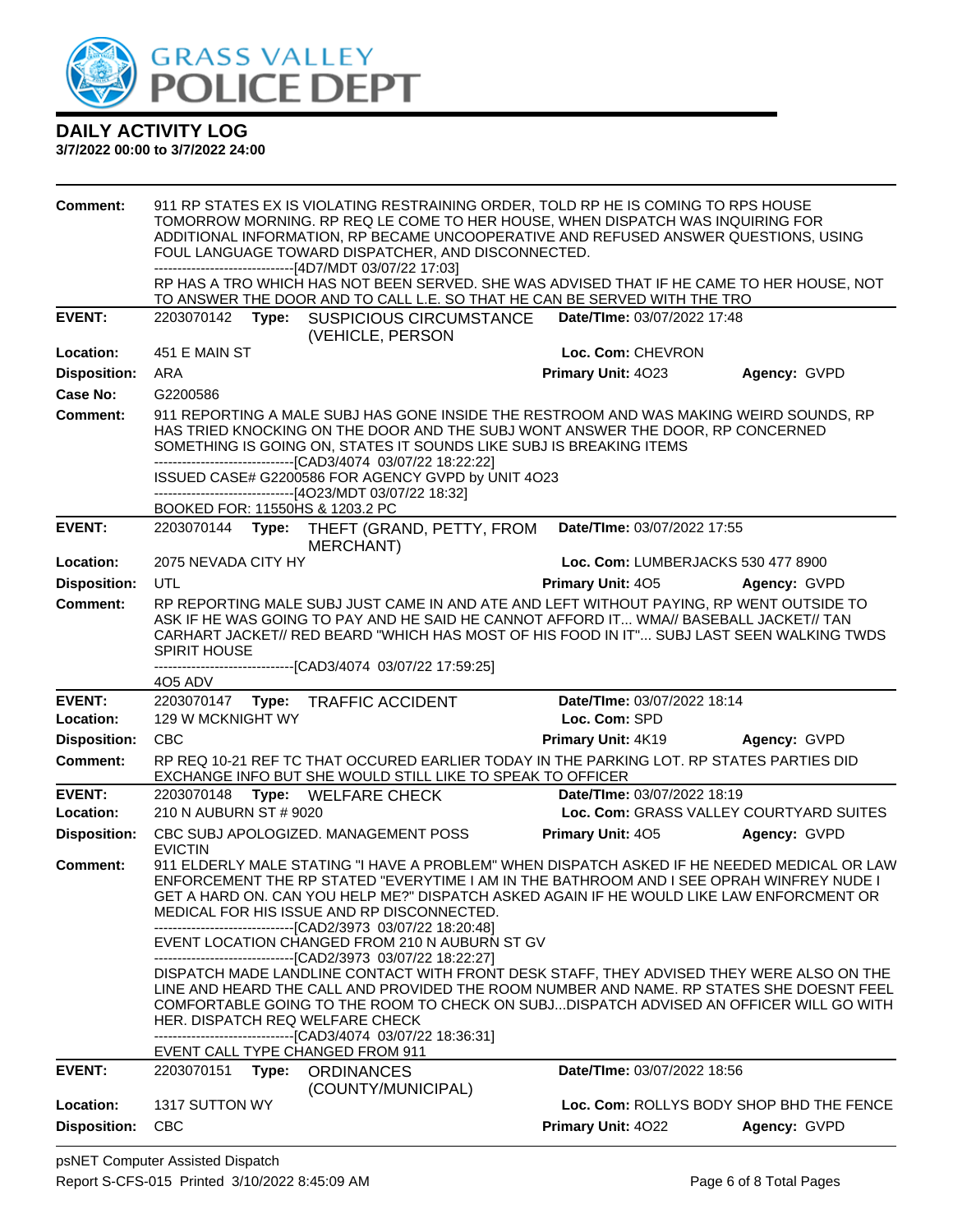

| <b>Comment:</b>     |                             |       | 911 RPTG 2 SUBJS SETTING UP CAMP. WANTS THEM MOVED ALONG.<br>------------------------[4O22/MDT 03/07/22 19:10]                                                                                                                            |                                        |              |
|---------------------|-----------------------------|-------|-------------------------------------------------------------------------------------------------------------------------------------------------------------------------------------------------------------------------------------------|----------------------------------------|--------------|
|                     |                             |       | TALKED WITH RP UNKNOWN IF THE AREA IS STATE, COUNTY, OR CITY. ADVISED WILL FORWARD TO POP<br>AND WILL MONITOR TONIGHT.//CBC                                                                                                               |                                        |              |
| <b>EVENT:</b>       |                             |       | 2203070152 Type: 911 UNKNOWN<br>(HANGUPS, ABAN'S)                                                                                                                                                                                         | Date/TIme: 03/07/2022 18:57            |              |
| Location:           | 692 FREEMAN LN # A          |       |                                                                                                                                                                                                                                           | Loc. Com: RALEYS                       |              |
| <b>Disposition:</b> | <b>HBD</b>                  |       |                                                                                                                                                                                                                                           | <b>Primary Unit:</b>                   | Agency: GVPD |
| <b>Comment:</b>     | 911 ABANDONED               |       |                                                                                                                                                                                                                                           |                                        |              |
|                     | ***** EVENT CLOSED BY CAD1  |       | -------------------------[CAD1/4051_03/07/22 19:02:06]<br>EVENT LOCATION CHANGED FROM LAT: 39.20250200 LONG: -121.064980 GRASS VALLEY<br>---------------------------------[CAD1/4051 03/07/22 19:02:13]<br>ON CALBLACK, ACCIDENTAL CODE 4 |                                        |              |
| <b>EVENT:</b>       |                             |       | 2203070153 Type: ATTEMPT TO CONTACT                                                                                                                                                                                                       | Date/TIme: 03/07/2022 19:00            |              |
| Location:           | 578 SUTTON WY #154          |       |                                                                                                                                                                                                                                           | Loc. Com:                              |              |
| <b>Disposition:</b> | <b>SCSO</b>                 |       | CBC NOT LIKELY V IS LOCAL AFTER TALKING WITH                                                                                                                                                                                              | <b>Primary Unit: 4022</b>              | Agency: GVPD |
| Comment:            |                             |       | SAC COUNTY SHERIFF REQG ATC SUBJ FOR POSS VI OF CATALYTIC CONVERTER THEFT.                                                                                                                                                                |                                        |              |
|                     | ADDRESS IS A COMMERCIAL BNS |       | -------------------------------[CAD1/4051 03/07/22 19:01:43]                                                                                                                                                                              |                                        |              |
| <b>EVENT:</b>       |                             |       | 2203070155 Type: SUSPICIOUS CIRCUMSTANCE<br>(VEHICLE, PERSON                                                                                                                                                                              | Date/TIme: 03/07/2022 19:15            |              |
| Location:           | 686 SUTTON WY               |       |                                                                                                                                                                                                                                           | Loc. Com: ROUND TABLE PIZZA            |              |
| <b>Disposition:</b> | CBC ADV 602PC, UNF          |       |                                                                                                                                                                                                                                           | Primary Unit: 4022 Agency: GVPD        |              |
| <b>Comment:</b>     | <b>BEARD</b>                |       | 911 RPTG SUS MALE BANGING HIS HEAD ON VEHS AND YELLING. WMA PANTS AND SWEATSHIRT WITH A                                                                                                                                                   |                                        |              |
| <b>EVENT:</b>       | 2203070156                  |       |                                                                                                                                                                                                                                           |                                        |              |
|                     |                             |       | Type: SUSPICIOUS CIRCUMSTANCE<br>(VEHICLE, PERSON                                                                                                                                                                                         | Date/TIme: 03/07/2022 19:15            |              |
| Location:           | 2033 NEVADA CITY HY         |       |                                                                                                                                                                                                                                           | Loc. Com: DOLLAR GENERAL               |              |
| <b>Disposition:</b> | CBC MOVED ALONG             |       |                                                                                                                                                                                                                                           | <b>Primary Unit: 4022 Agency: GVPD</b> |              |
| <b>Comment:</b>     |                             |       | RP RPTG TWO OLDER MALES BEHIND LISTED DUMPSTER THAT KEEP LOOKING INTO VEHS AND ALSO<br>GOING U TO PEOPLE AND ASKING FOR MONEY                                                                                                             |                                        |              |
| <b>EVENT:</b>       |                             |       | 2203070162 Type: SUSPICIOUS CIRCUMSTANCE<br>(VEHICLE, PERSON                                                                                                                                                                              | Date/TIme: 03/07/2022 20:24            |              |
| Location:           | 559 SUTTON WY               |       |                                                                                                                                                                                                                                           | Loc. Com: SIERRA CENTRAL CREDIT UNION  |              |
| <b>Disposition:</b> | CBC MOVED ALONG             |       |                                                                                                                                                                                                                                           | Primary Unit: 4022 Agency: GVPD        |              |
| Comment:            | <b>DOG</b>                  |       | RP RPTG 2 SUS MALES MESSING WITH ATM MACHINE AND SMOKING H&S, 3RD SUBJ NOW WALKING UP W/                                                                                                                                                  |                                        |              |
|                     | WMA GRY SHIRT BRO SHOES     |       | WMA JEANS WHI/BLU HAT JKT LONG HAIR                                                                                                                                                                                                       |                                        |              |
| <b>EVENT:</b>       | 2203070174                  | Type: | <b>COMMUNITY POLICING</b><br><b>ACTION</b>                                                                                                                                                                                                | Date/TIme: 03/07/2022 22:38            |              |
| Location:           |                             |       | OLD TUNNEL RD/BANNER LAVA CAP RD                                                                                                                                                                                                          | Loc. Com: BANNER OVERCROSS             |              |
| <b>Disposition:</b> | <b>CBC</b>                  |       |                                                                                                                                                                                                                                           | <b>Primary Unit: 4022</b>              | Agency: GVPD |
| <b>Comment:</b>     |                             |       | -----------------[CAD1/4051 03/07/22 22:40:10]                                                                                                                                                                                            |                                        |              |
| <b>EVENT:</b>       | 2203070179                  | Type: | EVENT LOCATION CHANGED FROM OLD TUNNEL / BANNER OVERCROSS<br>DISTURBANCE (NOISE,                                                                                                                                                          | Date/TIme: 03/07/2022 23:39            |              |
| Location:           | 2001 NEVADA CITY HY         |       | MUSIC, VERBAL, BARKI                                                                                                                                                                                                                      | Loc. Com: SPEEDWAY                     |              |